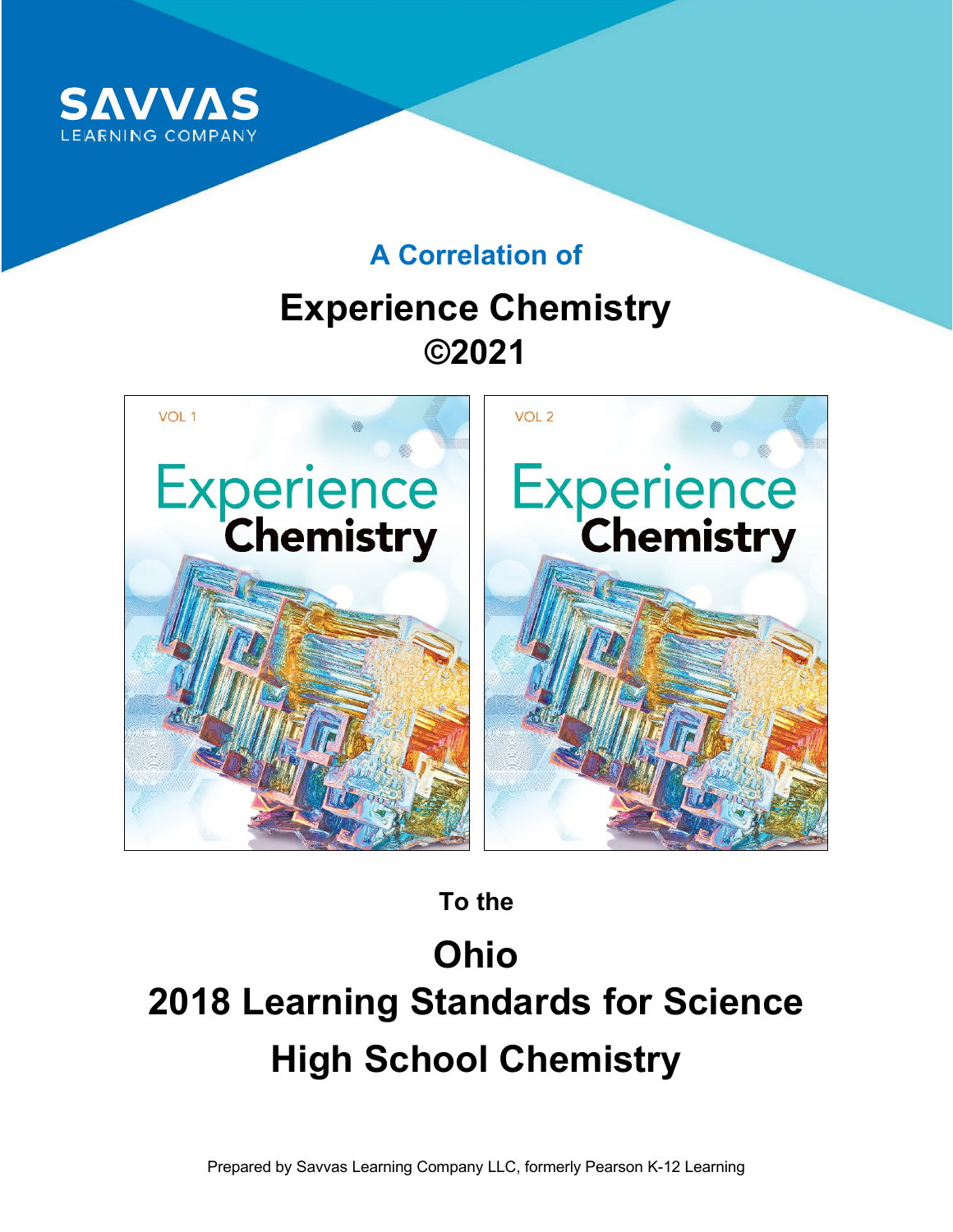#### **Introduction**

This document demonstrates how **Experience Chemistry ©2021** supports Ohio's 2018 Learning Standards for Science: High School Chemistry**.** Correlation references include the Experience Notebook (Volume 1 and 2), Teacher Guide, and online digital assets.

Savvas Learning Company is excited to introduce **Experience Chemistry!** From climate change, water quality, and the newest energy sources, to the foods we grow and eat, your students will experience chemistry like never before. The program uses cool, weird, and amazing phenomena to engage students in 3-D science. Give students an up-close, first-hand experience they'll never forget.

#### **Be the first to** *Experience It!*

Storylines are organized around a real-world Anchoring Phenomena that sparks student curiosity, gives a purpose to learning and connects chemistry concepts through a unifying unique occurrence. Students encounter everyday phenomena through Claims-Evidence Reasoning Exercises, Authentic Readings, STEM Projects, and Engineering Performance Tasks.

#### **Explore Phenomena with Flinn Scientific!**

**Experience Chemistry** and Flinn Scientific partner to deliver high-quality inquiry opportunities to chemistry classrooms. Lab Experiments, Engineering Challenges, Performance Tasks, Virtual Reality Simulations, and Lab Videos by Flinn Scientific immerse students in hands-on chemistry.

#### **Hands-On Labs**

• Assign student-friendly labs focused on real-world phenomena in every learning experience.

• Customize your lessons with four versions of every lab including Open-Ended, Guided, Shortened, and Advanced.

#### **Lab Videos**

• Background videos, demo videos and summary videos engage and connect students to the phenomena, prepare students and instructors for set-up and revisit concepts before assessments.

#### **Design Challenges and Performance Tasks**

• Students mimic the real-world activities of engineers as they define and solve problems and design, test and evaluate solutions.

• Students demonstrate mastery of three-dimensional learning at the end of every Investigation with a Performance-Based assessment.

#### **Lab Kits**

• Simplify lab set-up and solution preparation with time-saving lab kits.

#### **Virtual Reality**

• Immerse your students in 360º simulations that bring chemistry to life.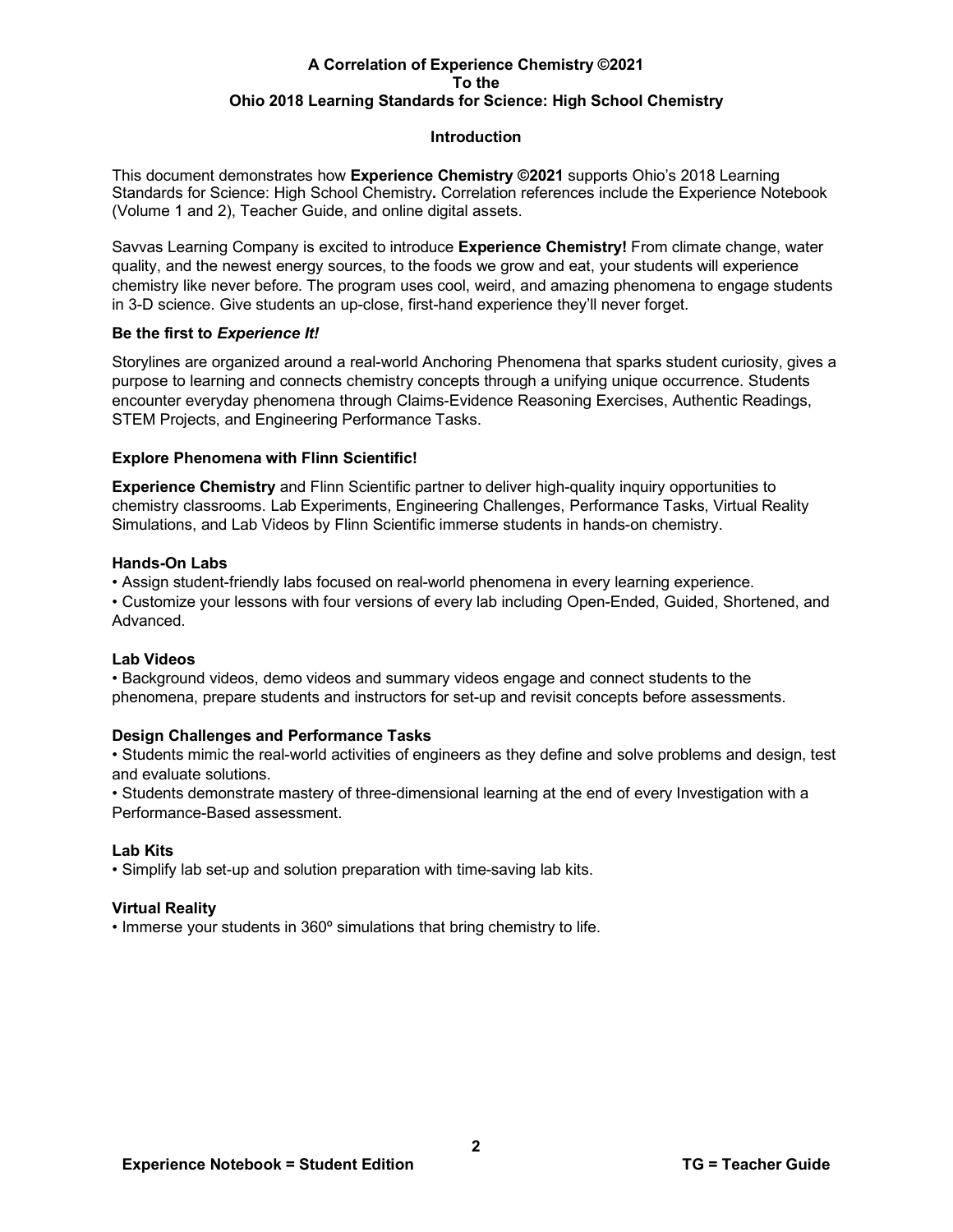#### **Table of Contents**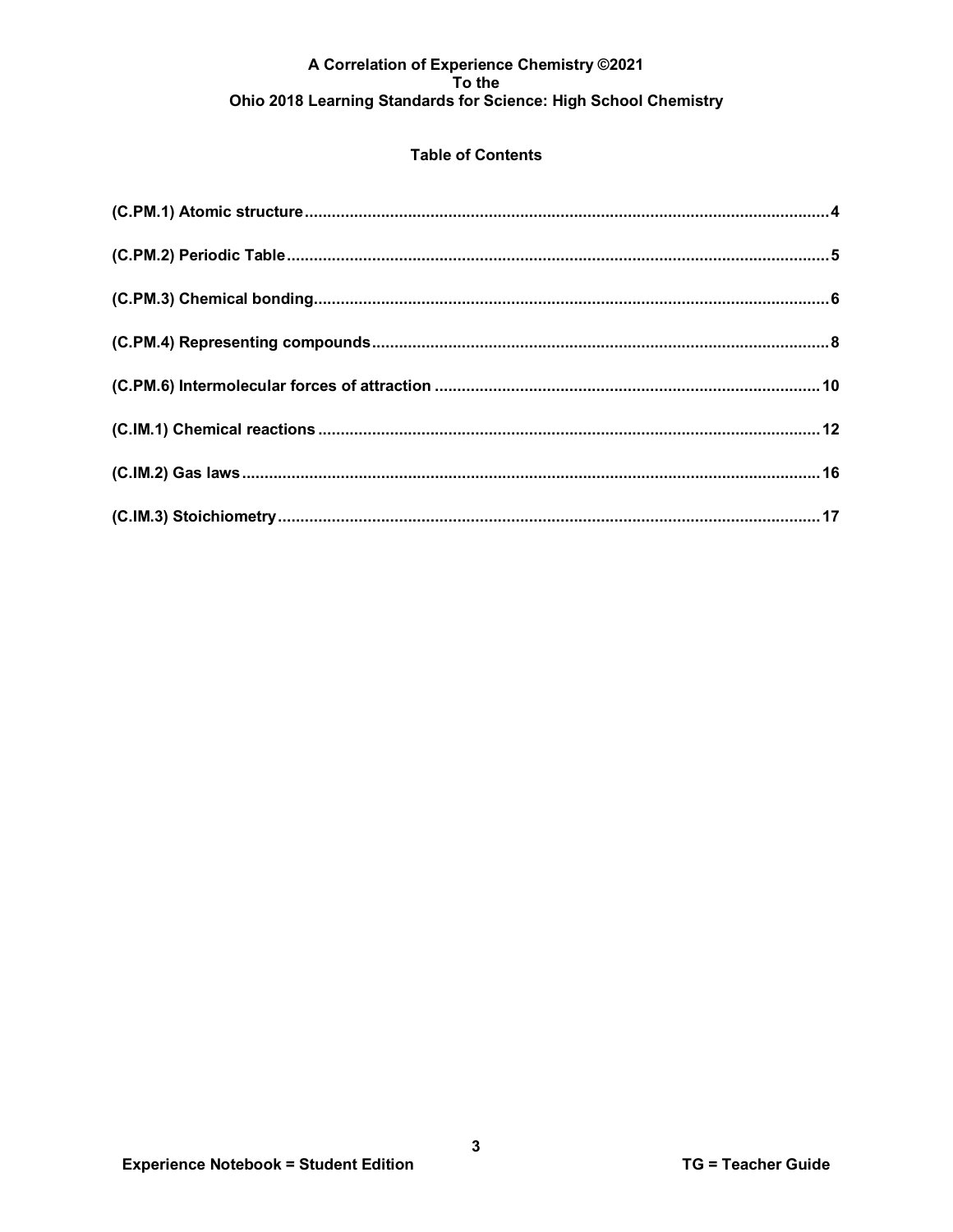| <b>Ohio 2018 Learning Standards for Science</b><br><b>High School Chemistry</b> | <b>Experience Chemistry</b><br>©2021                                                                                                                                                                                                                                                                                                                                                                                                                                                                                                                                                                                                                                                                                                                                                                                                                   |
|---------------------------------------------------------------------------------|--------------------------------------------------------------------------------------------------------------------------------------------------------------------------------------------------------------------------------------------------------------------------------------------------------------------------------------------------------------------------------------------------------------------------------------------------------------------------------------------------------------------------------------------------------------------------------------------------------------------------------------------------------------------------------------------------------------------------------------------------------------------------------------------------------------------------------------------------------|
| (C.PM) Structure and Properties of Matter                                       |                                                                                                                                                                                                                                                                                                                                                                                                                                                                                                                                                                                                                                                                                                                                                                                                                                                        |
| (C.PM.1) Atomic structure                                                       |                                                                                                                                                                                                                                                                                                                                                                                                                                                                                                                                                                                                                                                                                                                                                                                                                                                        |
| (C.PM.1.a) Evolution of atomic models/theory                                    | <b>Experience Notebook, Volume 1:</b><br>Visualizing the Atom, 12<br>Atomic Emission Spectra, 22-23<br>The Bohr Model, 24-25<br>Bohr Model Representations of Atoms, 26<br>Revisit Investigative Phenomenon, 27<br>Revisiting the Atomic Model, 28-29<br>Atomic Orbitals, 30-31<br>Revisit Investigative Phenomenon, 32                                                                                                                                                                                                                                                                                                                                                                                                                                                                                                                                |
|                                                                                 | <b>Teacher Guide:</b><br>Inquiry Labs: Evaluate Atomic Spectra; Evaluate the<br>Bohr Model of the Atom<br>Digital Activities: The Quantum Mechanical Model<br>and Atomic Orbitals; Evaluate Atomic Models; The<br><b>History of Atomic Models</b>                                                                                                                                                                                                                                                                                                                                                                                                                                                                                                                                                                                                      |
| (C.PM.1.b) Electrons                                                            | <b>Experience Notebook, Volume 1:</b><br>Visualizing the Atom, 12<br>Types of Atoms, 13-14<br>Mass Number, 15<br>Isotopes, 16<br>Atomic Emission Spectra, 22-23<br>The Bohr Model, 24-25<br>Bohr Model Representations of Atoms, 26<br>Revisit Investigative Phenomenon, 27<br>Revisiting the Atomic Model, 28-29<br>Atomic Orbitals, 30-31<br>Revisit Investigative Phenomenon, 32<br>Valence Electrons, 39<br>Revisit Investigative Phenomenon, 40<br><b>Teacher Guide:</b><br>Inquiry Labs: Evaluate Atomic Spectra; Evaluate the<br>Bohr Model of the Atom<br>Performance Based Assessment: Evaluate Atomic<br><b>Structure with Flame Tests</b><br>Digital Activities: Explore Atomic Particles; Model<br>Isotopes; A Quick Look at the Parts of an Atom;<br>Dissect Atom Composition; The Quantum Mechanical<br><b>Model and Atomic Orbitals</b> |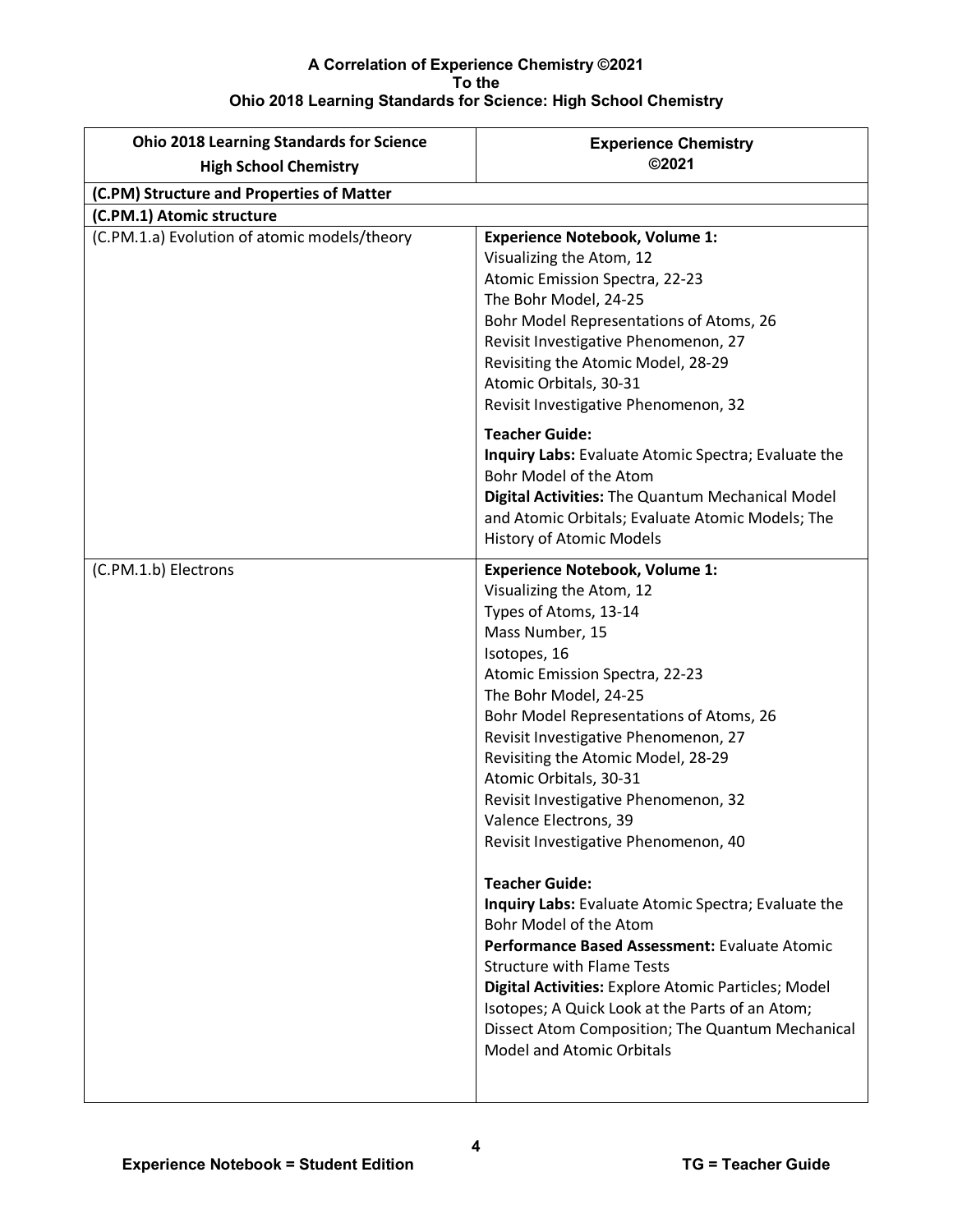| <b>Ohio 2018 Learning Standards for Science</b><br><b>High School Chemistry</b> | <b>Experience Chemistry</b><br>©2021                                                                                                                                                                                                                                                                                                                                                                                                                                                                                                                                                                                                                                                                                                                                                  |
|---------------------------------------------------------------------------------|---------------------------------------------------------------------------------------------------------------------------------------------------------------------------------------------------------------------------------------------------------------------------------------------------------------------------------------------------------------------------------------------------------------------------------------------------------------------------------------------------------------------------------------------------------------------------------------------------------------------------------------------------------------------------------------------------------------------------------------------------------------------------------------|
| (C.PM.1.c) Electron configurations                                              | <b>Experience Notebook, Volume 1:</b><br>Electron Configurations, 33<br>Energy and Stability in Electron Configurations, 34-35<br>Patterns in Electron Configurations, 36-38<br>Sample Problem: Electron Configurations, 37<br>Valence Electrons, 39<br>Revisit Investigative Phenomenon, 40<br>The Periodic Table as a Predictive Model, 50-51<br>Common Charges in Representative Elements, 62<br>Assessment, 65<br>Ions and the Octet Rule, 68-69<br>The Octet Rule in Molecules, 82-83<br><b>Teacher Guide:</b><br>Inquiry Labs: Model Electron Configuration<br>Digital Activities: Patterns in Electron Configurations;<br>Model Electron Configurations; How to Write<br>Electron Configurations; Periodic Properties; Electron<br><b>Configuration and Element Properties</b> |
| (C.PM.2) Periodic Table                                                         |                                                                                                                                                                                                                                                                                                                                                                                                                                                                                                                                                                                                                                                                                                                                                                                       |
| (C.PM.2.a) Properties                                                           | <b>Experience Notebook, Volume 1:</b><br>Types of Atoms, 13-14<br>Patterns in Electron Configurations, 36-38<br>The Periodic Table, 43<br>Development of the Periodic Table, 44-45<br>The Modern Periodic Table, 46-48<br>Revisit Investigative Phenomenon, 49<br>The Periodic Table as a Predictive Model, 50-51<br>The Shielding Effect and Effective Nuclear Charge, 53-<br>55<br>Revisit Investigative Phenomenon, 55<br>Assessment, 65<br><b>Teacher Guide:</b><br>Inquiry Labs: Develop a Periodic Table; Elemental<br>Metals, Nonmetals, and Metalloids; Periodic Trends<br>and Properties<br>Digital Activities: Graphing Periodic Properties; The<br>Design of the Periodic Table; Periodic Properties;<br><b>Electron Configuration and Element Properties</b>              |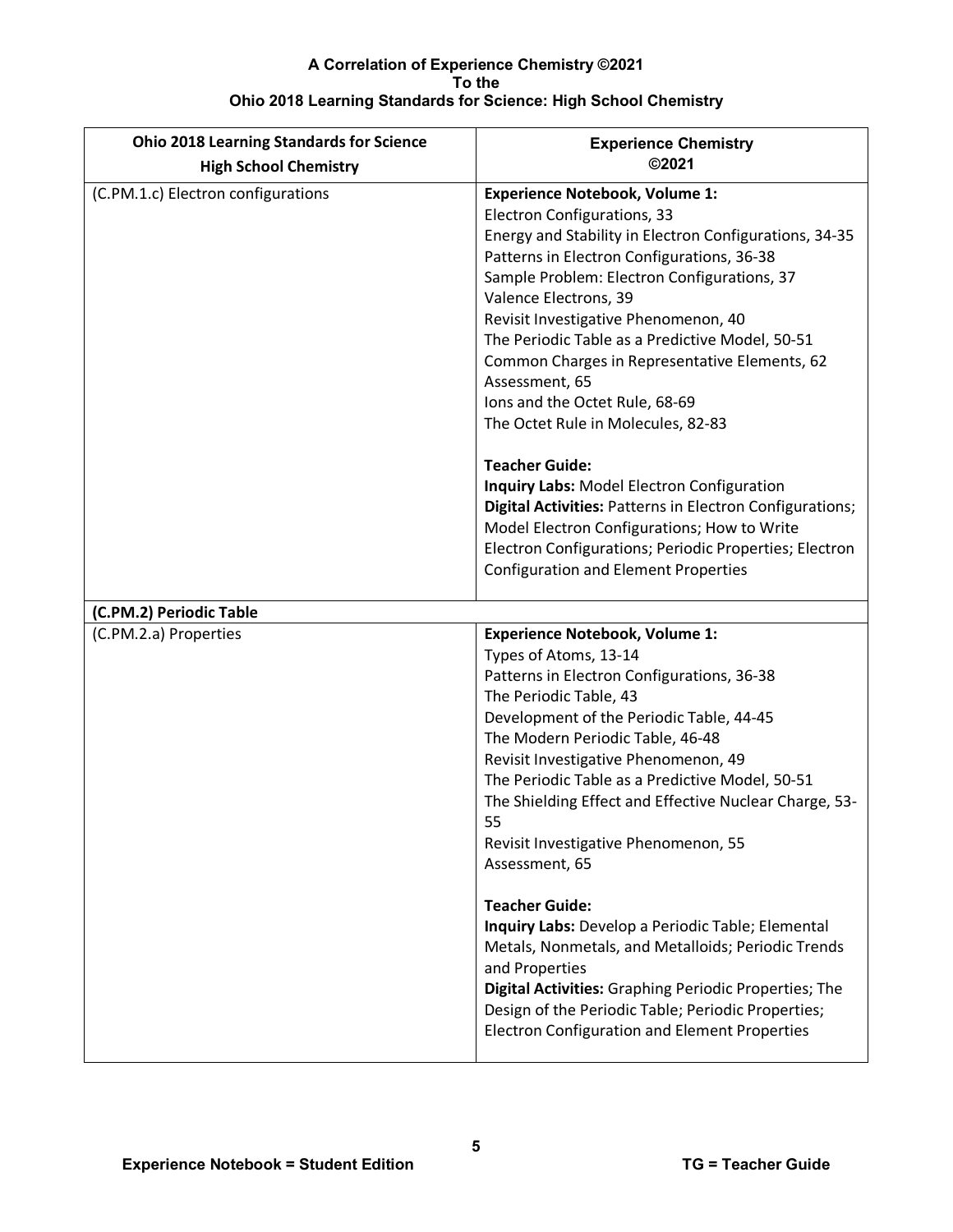| <b>Ohio 2018 Learning Standards for Science</b> | <b>Experience Chemistry</b>                                                                                                                                                                                                                                                                                                                                                                                                                                                                                                                                                                                                   |
|-------------------------------------------------|-------------------------------------------------------------------------------------------------------------------------------------------------------------------------------------------------------------------------------------------------------------------------------------------------------------------------------------------------------------------------------------------------------------------------------------------------------------------------------------------------------------------------------------------------------------------------------------------------------------------------------|
| <b>High School Chemistry</b>                    | ©2021                                                                                                                                                                                                                                                                                                                                                                                                                                                                                                                                                                                                                         |
| (C.PM.2.b) Trends                               | <b>Experience Notebook, Volume 1:</b><br>The Shielding Effect and Effective Nuclear Charge, 53-<br>55<br>Atomic Radius, 56-58<br>Ionization Energy, 59<br>Successive Ionization Energies, 60<br>Electron Affinity, 61<br>Common Charges in Representative Elements, 62<br>Connecting the Trends, 63<br>Revisit Investigative Phenomenon, 64<br>Assessment, 65<br>Electronegativity and Bonding, 86-87<br><b>Teacher Guide:</b><br><b>Inquiry Labs: Periodic Trends and Properties</b><br>Performance Based Assessment: Gravimetric<br><b>Analysis of Periodic Trends</b><br>Digital Activities: Periodic Trends; Make a Claim |
|                                                 | About Periodic Trends; Reflect on Periodic Trends;<br>Size Trends and Shielding Effect; Predict Reactivity<br>Using Periodic Trends; Effective Nuclear Charge and<br>Electron Shielding; Ionization Energy                                                                                                                                                                                                                                                                                                                                                                                                                    |
| (C.PM.3) Chemical bonding                       |                                                                                                                                                                                                                                                                                                                                                                                                                                                                                                                                                                                                                               |
| (C.PM.3.a) Ionic                                | <b>Experience Notebook, Volume 1:</b><br>Ions and the Octet Rule, 68-69<br>Ionic Bonds, 70-71<br>Sample Problem: Electron Dot Structures for Ionic<br>Compounds, 71<br>Ionic Compounds, 72-73<br>Properties of Ionic Compounds, 74-75<br>Revisit Investigative Phenomenon, 76<br>Revisit Investigative Phenomenon, 90<br>Solids and Attractive Force, 120-121<br>Heating a Solid, 132<br>Representative Units, 136<br>Determining Compound Type, 137<br>Properties of Ionic and Molecular Compounds, 138<br>Revisit Investigative Phenomenon, 140<br>Electrolytes and Nonelectrolytes, 156-157                                |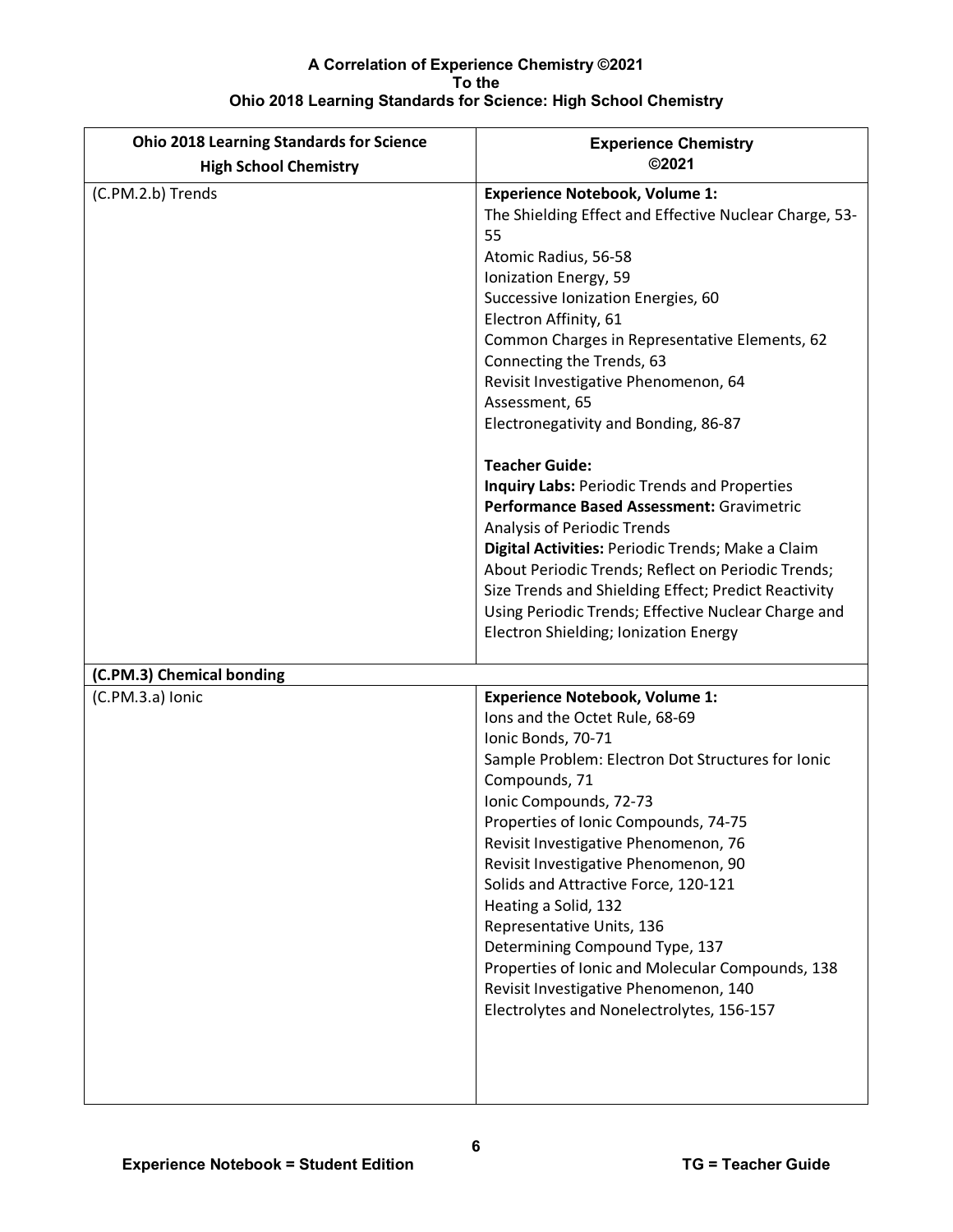| <b>Ohio 2018 Learning Standards for Science</b><br><b>High School Chemistry</b> | <b>Experience Chemistry</b><br>©2021                                                                                                                                                                                                                                                                                                                                                                                                                                                                                                                                                                                                                                                                                                                                                                                                                          |
|---------------------------------------------------------------------------------|---------------------------------------------------------------------------------------------------------------------------------------------------------------------------------------------------------------------------------------------------------------------------------------------------------------------------------------------------------------------------------------------------------------------------------------------------------------------------------------------------------------------------------------------------------------------------------------------------------------------------------------------------------------------------------------------------------------------------------------------------------------------------------------------------------------------------------------------------------------|
| Continued:                                                                      | Continued:<br><b>Teacher Guide:</b><br><b>Inquiry Labs:</b> Characteristics of Ionic Bonds; Correlate<br>Material Properties and Bond Type; Melt Ionic and<br><b>Covalent Compounds</b><br>Performance Based Assessment: Qualitative Analysis<br>and Chemical Bonding<br>Digital Activities: Ions and Electroplating; Electron<br>Dot Structures for Ionic Compounds, Formation of<br>Ionic Compounds; Describe Ionic Bonding and<br>Properties; Compare Metallic and Ionic Substances;<br>Compare Covalent and Ionic Bonds and Their<br>Substances; Tough Tools; Predicting Bond Type                                                                                                                                                                                                                                                                        |
| (C.PM.3.b) Polar/covalent                                                       | <b>Experience Notebook, Volume 1:</b><br>Molecular Compounds, 81<br>The Octet Rule in Molecules, 82-83<br>Types of Covalent Bonds, 84<br>Sample Problem: Electron Dot Structures for<br>Molecular Substances, 85<br>Electronegativity and Bonding, 86-87<br>Geometry and Polar Molecules, 88-90<br>Revisit Investigative Phenomenon, 90<br>Solids and Attractive Force, 120-121<br>Heating a Solid, 132<br>Representative Units, 136<br>Determining Compound Type, 137<br>Properties of Ionic and Molecular Compounds, 138<br>Covalent Network Solids, 139-140<br>Revisit Investigative Phenomenon, 140<br>Water and Hydrogen Bonding, 148<br>Surface Tension, 149-150<br><b>Teacher Guide:</b><br>Inquiry Labs: Characteristics of Covalent Bonds;<br>Correlate Material Properties and Bond Type; Melt<br>Ionic and Covalent Compounds; Investigate Surface |
|                                                                                 | Tension<br>Performance Based Assessment: Qualitative Analysis<br>and Chemical Bonding<br>Digital Activities: Calculate Bond Polarity; Electron<br>Dot Structures for Molecular Substances; Formation<br>of Covalent Bonds; Compare Covalent and Ionic<br><b>Bonds and Their Substances</b>                                                                                                                                                                                                                                                                                                                                                                                                                                                                                                                                                                    |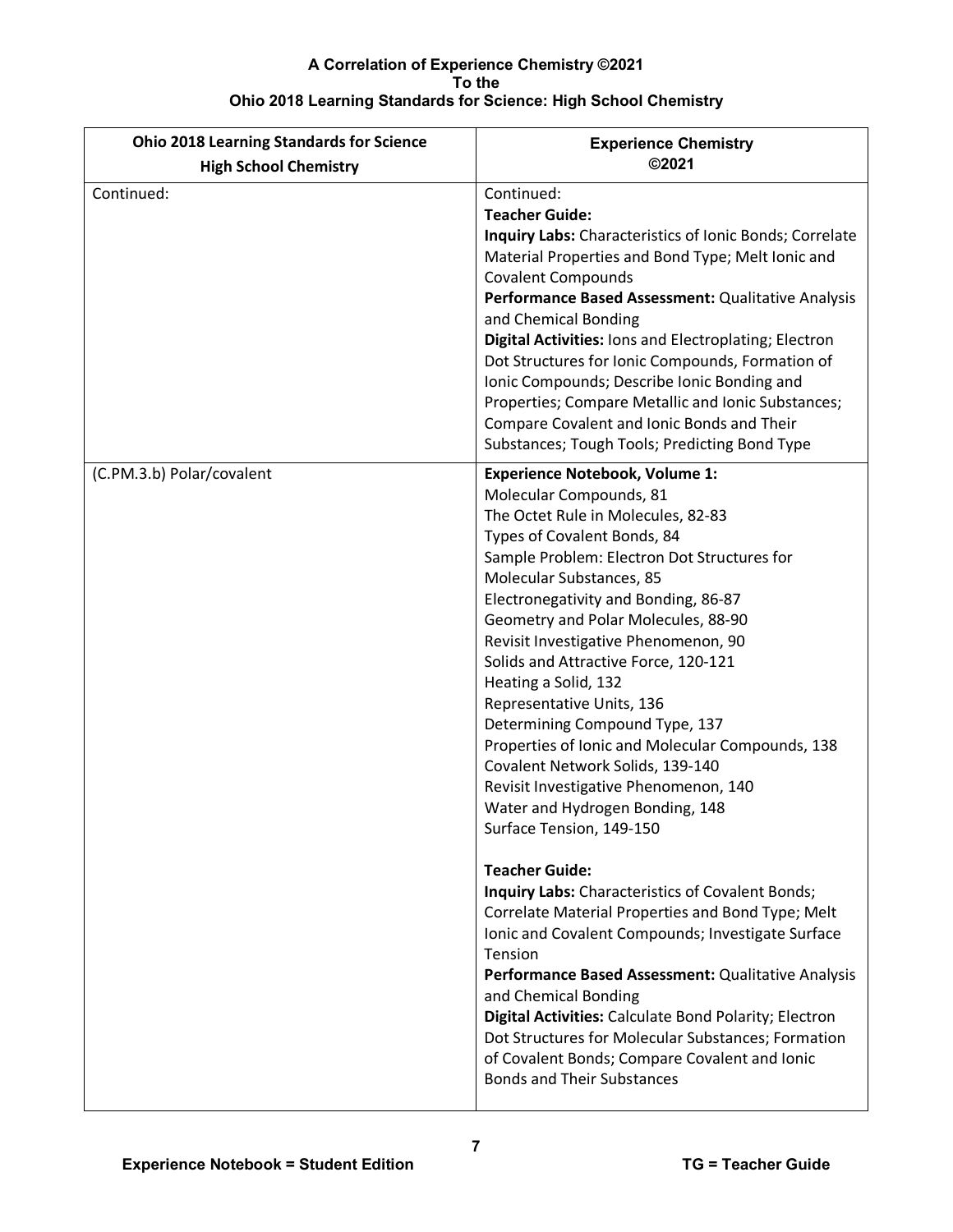| <b>Ohio 2018 Learning Standards for Science</b> | <b>Experience Chemistry</b>                                                                                                                                                                                                                                                                                                                                                                                                                                                                                                                                                                         |
|-------------------------------------------------|-----------------------------------------------------------------------------------------------------------------------------------------------------------------------------------------------------------------------------------------------------------------------------------------------------------------------------------------------------------------------------------------------------------------------------------------------------------------------------------------------------------------------------------------------------------------------------------------------------|
| <b>High School Chemistry</b>                    | ©2021                                                                                                                                                                                                                                                                                                                                                                                                                                                                                                                                                                                               |
| (C.PM.4) Representing compounds                 |                                                                                                                                                                                                                                                                                                                                                                                                                                                                                                                                                                                                     |
| (C.PM.4.a) Formula writing                      | <b>Experience Notebook, Volume 1:</b><br>Formulas for Ionic Compounds, 100<br>Compounds with Polyatomic Ions, 101<br>Sample Problem: Identifying Ionic Compounds, 102<br>Formulas for Molecular Compounds, 104<br>Sample Problem: Identifying Molecular Compounds,<br>105<br>Revisit Investigative Phenomenon, 106<br><b>Teacher Guide:</b><br><b>Inquiry Labs:</b> Chemical Names and Formulas                                                                                                                                                                                                     |
| (C.PM.4.b) Nomenclature                         | <b>Experience Notebook, Volume 1:</b><br>Naming Ions, 97-98<br>Names of Ionic Compounds, 99<br>Compounds with Polyatomic Ions, 101<br>Sample Problem: Identifying Ionic Compounds, 102<br>Names of Molecular Compounds, 103<br>Sample Problem: Identifying Molecular Compounds,<br>105<br>Revisit Investigative Phenomenon, 106<br><b>Teacher Guide:</b><br><b>Inquiry Labs:</b> Chemical Names and Formulas<br>Digital Activities: Infer Rules for Naming Compounds;<br><b>Comparing Compound Nomenclatures; Compare</b><br>Element Combinations and Nomenclature; Infer Rules<br>for Naming Acids |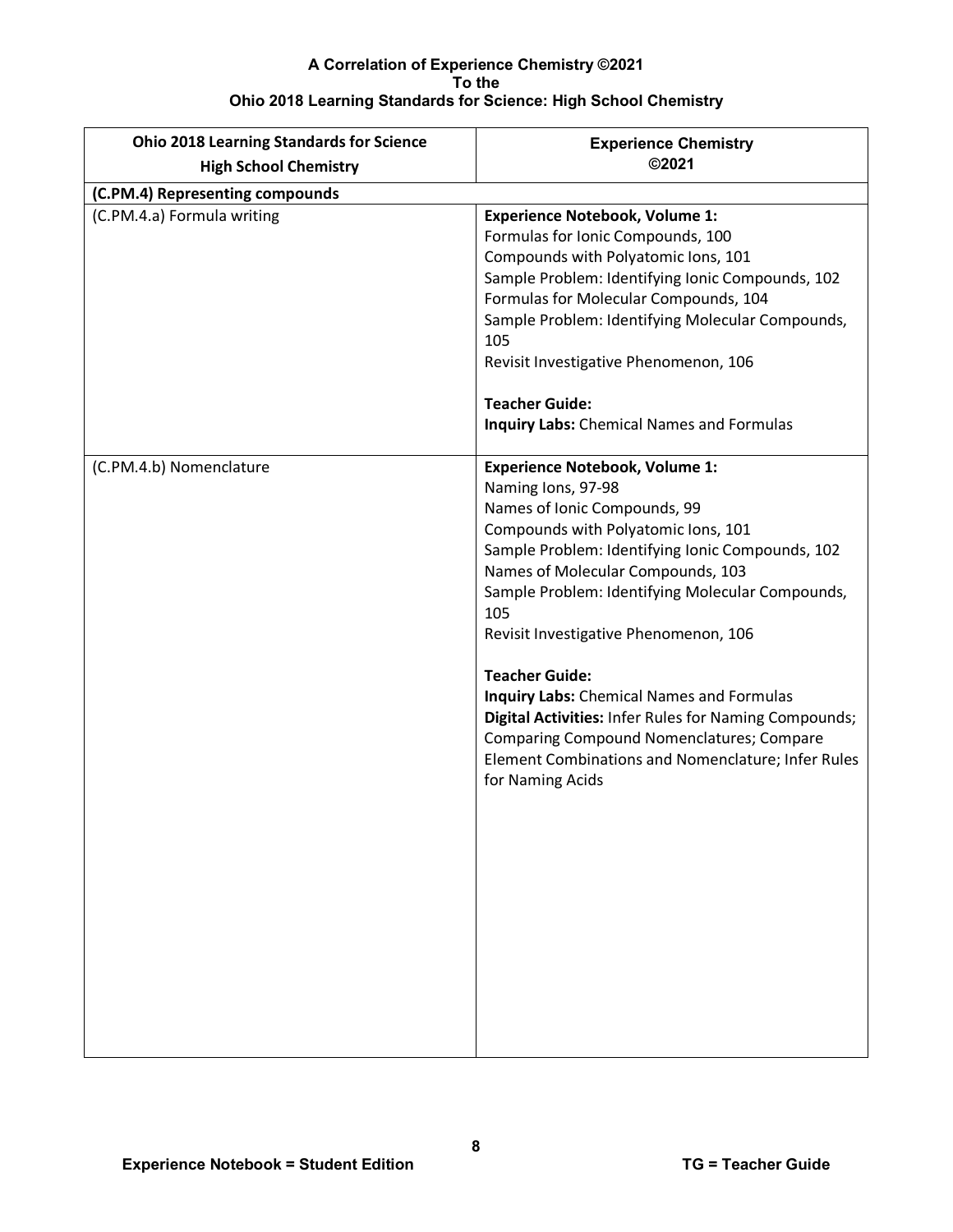| <b>Ohio 2018 Learning Standards for Science</b><br><b>High School Chemistry</b> | <b>Experience Chemistry</b><br>©2021                   |
|---------------------------------------------------------------------------------|--------------------------------------------------------|
| (C.PM.4.c) Models and shapes (Lewis structures, ball                            | <b>Experience Notebook, Volume 1:</b>                  |
| and stick, molecular geometries)                                                | Atoms and Molecules, 6-8                               |
|                                                                                 | Atomic Orbitals, 30-31                                 |
|                                                                                 | Valence Electrons, 39                                  |
|                                                                                 | Ions and the Octet Rule, 68-69                         |
|                                                                                 | Ionic Bonds, 70-71                                     |
|                                                                                 | Sample Problem: Electron Dot Structures for Ionic      |
|                                                                                 | Compounds, 71                                          |
|                                                                                 | Properties of Ionic Compounds, 74                      |
|                                                                                 | Molecular Compounds, 81                                |
|                                                                                 | The Octet Rule in Molecules, 82-83                     |
|                                                                                 | Types of Covalent Bonds, 84                            |
|                                                                                 | Sample Problem: Electron Dot Structures for            |
|                                                                                 | Molecular Substances, 85                               |
|                                                                                 | Geometry and Polar Molecules, 88-90                    |
|                                                                                 | Solids and Attractive Force, 120                       |
|                                                                                 | Crystal Structure, 122-123                             |
|                                                                                 | Covalent Network Solids, 139-140                       |
|                                                                                 | <b>Teacher Guide:</b>                                  |
|                                                                                 | Digital Activities: The Quantum Mechanical Model       |
|                                                                                 | and Atomic Orbitals; Electron Dot Structures for Ionic |
|                                                                                 | Compounds; Evaluate Electron Dot Structures;           |
|                                                                                 | Molecule Shapes; Electron Dot Structures for           |
|                                                                                 | Molecular Substances; Investigate Molecule Polarity;   |
|                                                                                 | Water's Behavior on Earth                              |
|                                                                                 |                                                        |
|                                                                                 |                                                        |
|                                                                                 |                                                        |
|                                                                                 |                                                        |
|                                                                                 |                                                        |
|                                                                                 |                                                        |
|                                                                                 |                                                        |
|                                                                                 |                                                        |
|                                                                                 |                                                        |
|                                                                                 |                                                        |
|                                                                                 |                                                        |
|                                                                                 |                                                        |
|                                                                                 |                                                        |
|                                                                                 |                                                        |
|                                                                                 |                                                        |
|                                                                                 |                                                        |
|                                                                                 |                                                        |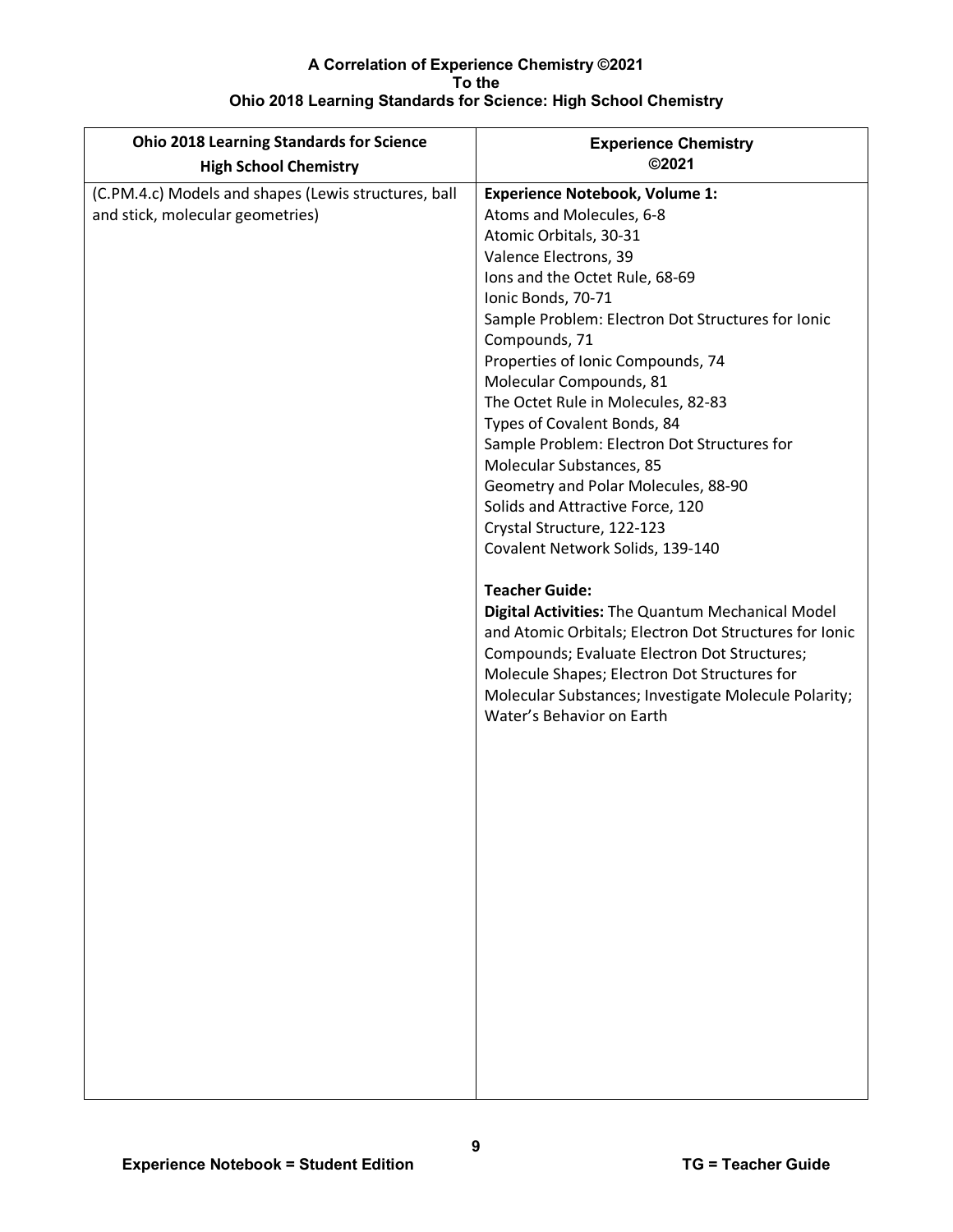| <b>Ohio 2018 Learning Standards for Science</b> | <b>Experience Chemistry</b>                                                                                                                                                                                                                                                                                                                                                                                                                                                                                                                                                                                                                                                |
|-------------------------------------------------|----------------------------------------------------------------------------------------------------------------------------------------------------------------------------------------------------------------------------------------------------------------------------------------------------------------------------------------------------------------------------------------------------------------------------------------------------------------------------------------------------------------------------------------------------------------------------------------------------------------------------------------------------------------------------|
| <b>High School Chemistry</b>                    | ©2021                                                                                                                                                                                                                                                                                                                                                                                                                                                                                                                                                                                                                                                                      |
| (C.PM.6) Intermolecular forces of attraction    |                                                                                                                                                                                                                                                                                                                                                                                                                                                                                                                                                                                                                                                                            |
| (C.PM.6.a) Types and strengths                  | <b>Experience Notebook, Volume 1:</b><br>Van der Waals Forces, 91-92<br>Hydrogen Bonds, 93<br>Properties of Molecular Substances, 94-95<br>Revisit Investigative Phenomenon, 96<br>Liquids and Intermolecular Forces, 118-119<br>Solids and Attractive Force, 120-121<br>Phase Changes, 125-126<br>Heating a Liquid, 127<br>Vapor Pressure and Boiling, 130-131<br>Heating a Solid, 132<br>Sublimation, 133<br>Properties of Ionic and Molecular Compounds, 138<br>Water and Hydrogen Bonding, 148<br>Hydrogen Bonding and Boiling Point, 151                                                                                                                              |
|                                                 | <b>Teacher Guide:</b><br><b>Inquiry Labs: Intermolecular Forces</b><br>Digital Activities: Intermolecular Forces in Liquids;<br>Water's Behavior on Earth; Relate Intermolecular<br>Forces to States of Matter; Phase Changes and<br>Intermolecular Forces; Intermolecular Forces and<br>Surface Tension in Water; Compare Intermolecular<br>Forces in Fresh and Salt Water                                                                                                                                                                                                                                                                                                |
| (C.PM.6.b.i) Melting and boiling point          | <b>Experience Notebook, Volume 1:</b><br>Properties of Ionic Compounds, 74-75<br>Properties of Metals, 78-79<br>Properties of Molecular Substances, 94-95<br>Solids and Attractive Force, 120-121<br>Heating a Liquid, 127<br>Vapor Pressure and Boiling, 130-131<br>Heating a Solid, 132<br>Revisit Investigative Phenomenon, 135<br>Properties of Ionic and Molecular Compounds, 138<br>Covalent Network Solids, 139-140<br>Revisit Investigative Phenomenon, 140<br>Hydrogen Bonding and Boiling Point, 151<br><b>Teacher Guide:</b><br>Inquiry Labs: Characteristics of Ionic Bonds;<br>Characteristics of Covalent Bonds; Melt Ionic and<br><b>Covalent Compounds</b> |

**10**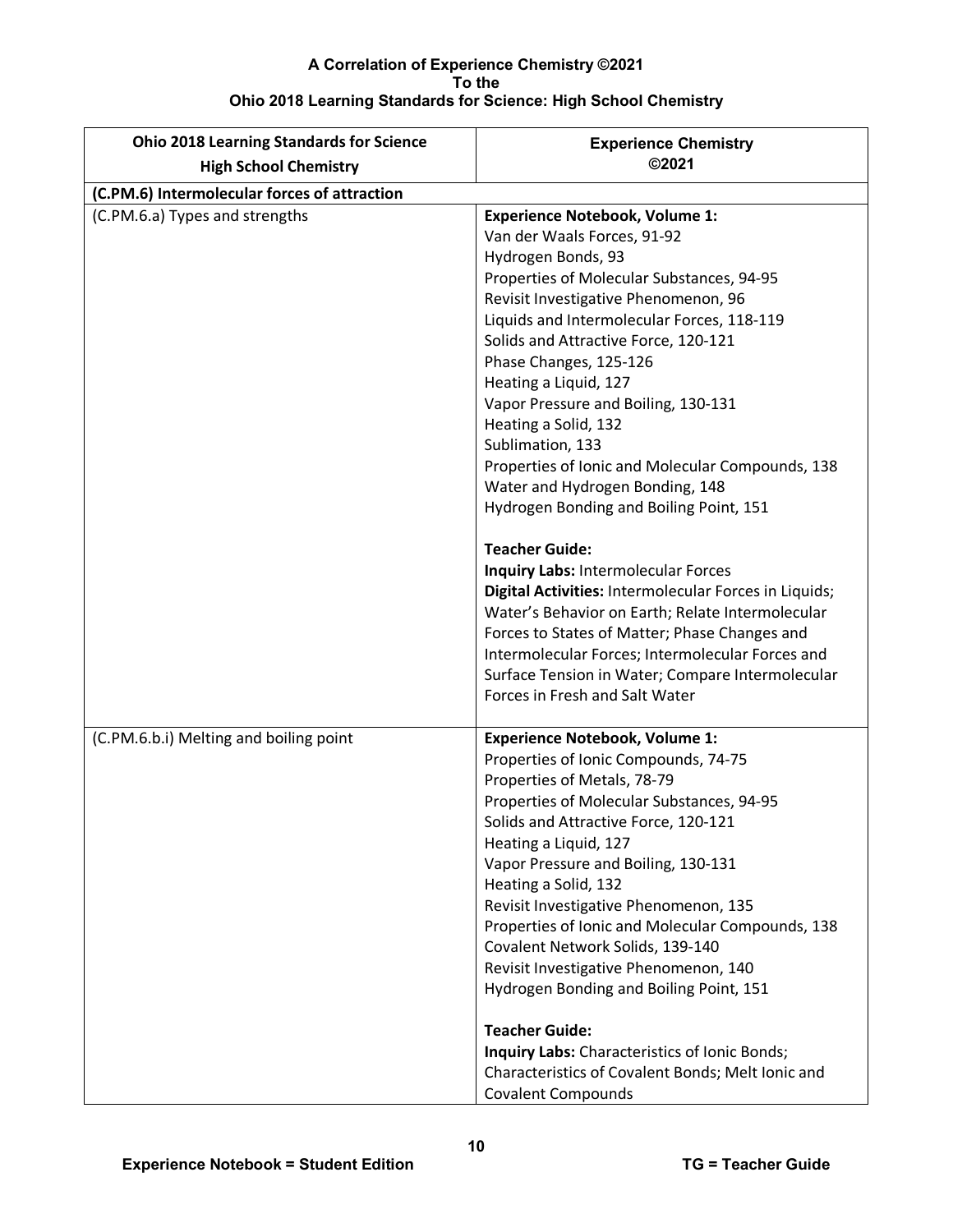| <b>Ohio 2018 Learning Standards for Science</b><br><b>High School Chemistry</b> | <b>Experience Chemistry</b><br>©2021                                                                                                                                                                                                                                                                                                                                                                                                                                                                                                                                                                                                                             |
|---------------------------------------------------------------------------------|------------------------------------------------------------------------------------------------------------------------------------------------------------------------------------------------------------------------------------------------------------------------------------------------------------------------------------------------------------------------------------------------------------------------------------------------------------------------------------------------------------------------------------------------------------------------------------------------------------------------------------------------------------------|
| Continued:                                                                      | Continued:<br>Digital Activities: Describe Ionic Bonding and<br>Properties; Patterns in Melting Points of Metals;<br><b>Compare Metallic and Ionic Substances;</b><br>Intermolecular Forces in Liquids; Tough Tools; Discuss<br>Melting Materials; Metals and Nonmetals: Data<br><b>About Their Properties</b>                                                                                                                                                                                                                                                                                                                                                   |
| (C.PM.6.b.ii) Solubility                                                        | <b>Experience Notebook, Volume 1:</b><br>Properties of Ionic Compounds, 74-75<br>Solubility, 162<br>Solubility and Temperature, 163-164<br>Supersaturation, 165<br>Solubility and Pressure, 166<br>Sample Problem: Using Henry's Law, 167<br>Solubility and Strength of Intermolecular Forces and<br><b>Bonds, 244</b><br>Formation of a Precipitate, 245<br><b>Teacher Guide:</b><br>Inquiry Labs: Periodic Trends and Properties;<br><b>Aqueous Solutions</b><br>Performance Based Assessment: Gravimetric<br><b>Analysis of Periodic Trends</b><br>Digital Activities: Ions and Electroplating; Solubility<br>and Temperature; Solubility and Percent by Mass |
| (C.PM.6.b.iii) Vapor pressure                                                   | <b>Experience Notebook, Volume 1:</b><br><b>Investigation 4</b><br>Vapor Pressure and Boiling, 130-131<br>Sublimation, 133<br>Revisit Investigative Phenomenon, 135<br>Hydrogen Bonding and Boiling Point, 151<br>Hydrates, 158-159<br>Solubility, 162<br><b>Teacher Guide:</b><br><b>Digital Activities: Discuss Melting Materials</b>                                                                                                                                                                                                                                                                                                                          |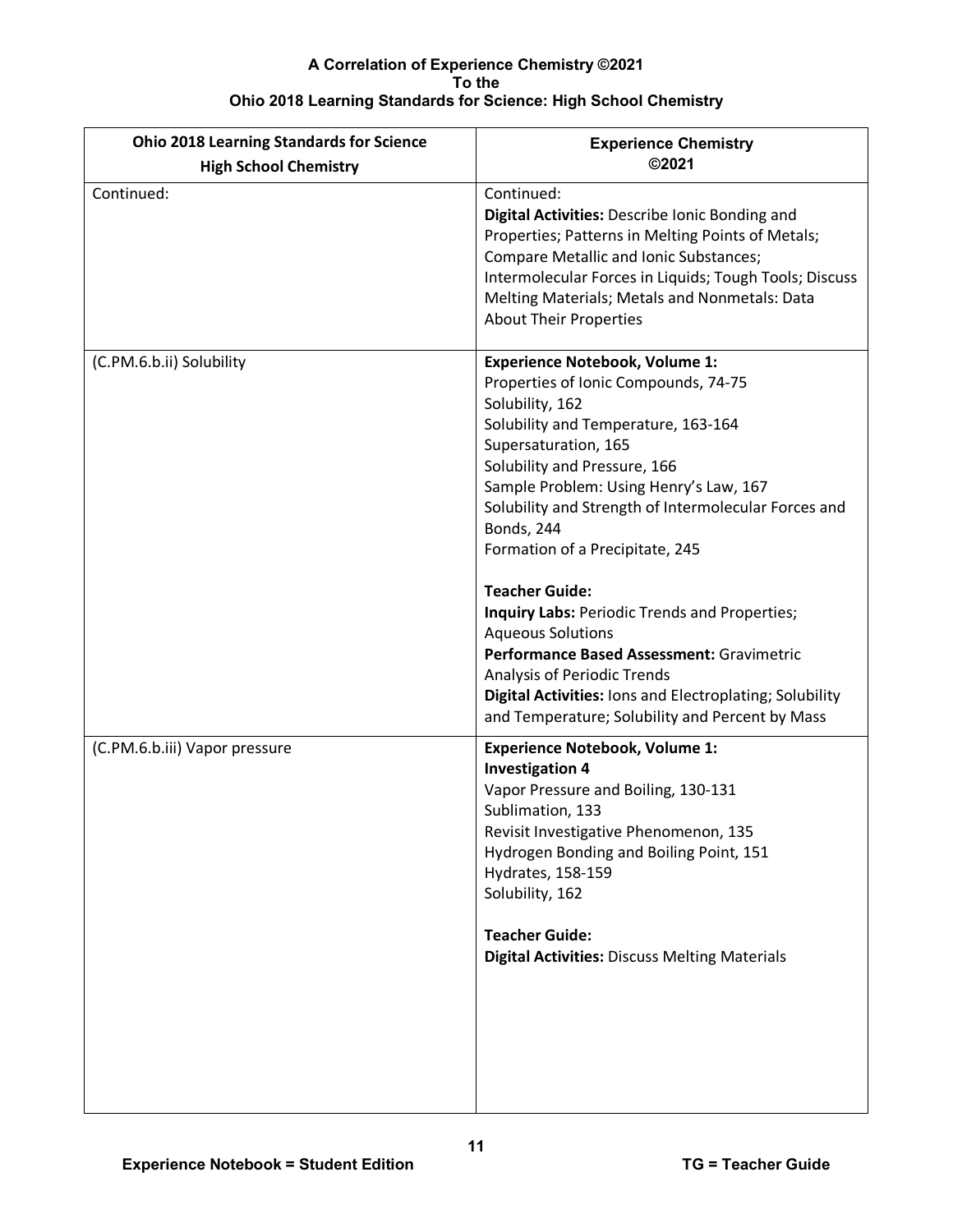| <b>Ohio 2018 Learning Standards for Science</b> | <b>Experience Chemistry</b>                                                |
|-------------------------------------------------|----------------------------------------------------------------------------|
| <b>High School Chemistry</b>                    | ©2021                                                                      |
| (C.IM) Interactions of Matter                   |                                                                            |
| (C.IM.1) Chemical reactions                     |                                                                            |
| (C.IM.1.a) Types of reactions                   | <b>Experience Notebook, Volume 1:</b>                                      |
|                                                 | Types of Reactions, 227                                                    |
|                                                 | <b>Combination Reactions, 228</b>                                          |
|                                                 | Decomposition Reactions, 229                                               |
|                                                 | Sample Problem: Writing Chemical Equations for                             |
|                                                 | Combination and Decomposition Reactions, 230                               |
|                                                 | Single-Replacement Reactions, 231                                          |
|                                                 | <b>Activity Series, 232</b>                                                |
|                                                 | Sample Problem: Writing Chemical Equations for                             |
|                                                 | Single-Replacement Reactions, 233                                          |
|                                                 | Double-Replacement Reactions, 234                                          |
|                                                 | Sample Problem: Writing Chemical Equations for                             |
|                                                 | Double-Replacement Reactions, 235                                          |
|                                                 | <b>Combustion Reactions, 236</b>                                           |
|                                                 | Sample Problem: Writing Chemical Equations for                             |
|                                                 | <b>Combustion Reactions, 237</b>                                           |
|                                                 | Predicting the Products of Reactions, 238-239                              |
|                                                 | Revisit Investigative Phenomenon, 240<br>Ions in Aqueous Solution, 241-242 |
|                                                 | Formation of a Precipitate, 245                                            |
|                                                 | Predicting the Formation of a Precipitate, 246                             |
|                                                 |                                                                            |
|                                                 | <b>Experience Notebook, Volume 2:</b>                                      |
|                                                 | Redox vs. Non-redox Reactions, 284                                         |
|                                                 | Sample Problem: Identifying Redox Reactions, 285                           |
|                                                 | Revisit Investigative Phenomenon, 287                                      |
|                                                 | Single-Replacement Reactions, 288-289                                      |
|                                                 | Combination and Decomposition Redox Reactions,                             |
|                                                 | 290                                                                        |
|                                                 | <b>Combustion Reactions, 291</b>                                           |
|                                                 | <b>Teacher Guide:</b>                                                      |
|                                                 | Inquiry Labs: Types of Chemical Reactions; Predict                         |
|                                                 | <b>Chemical Reactions</b>                                                  |
|                                                 | Performance Based Assessment: Identify Evidence of                         |
|                                                 | <b>Chemical Reactions</b>                                                  |
|                                                 | <b>Digital Activities: Balance Combustion Equations;</b>                   |
|                                                 | Classify Reactions and Predict Their Products; Predict                     |
|                                                 | Whether a Precipitate Will Form; Redox and Non-                            |
|                                                 | <b>Redox Reactions</b>                                                     |
|                                                 |                                                                            |
|                                                 |                                                                            |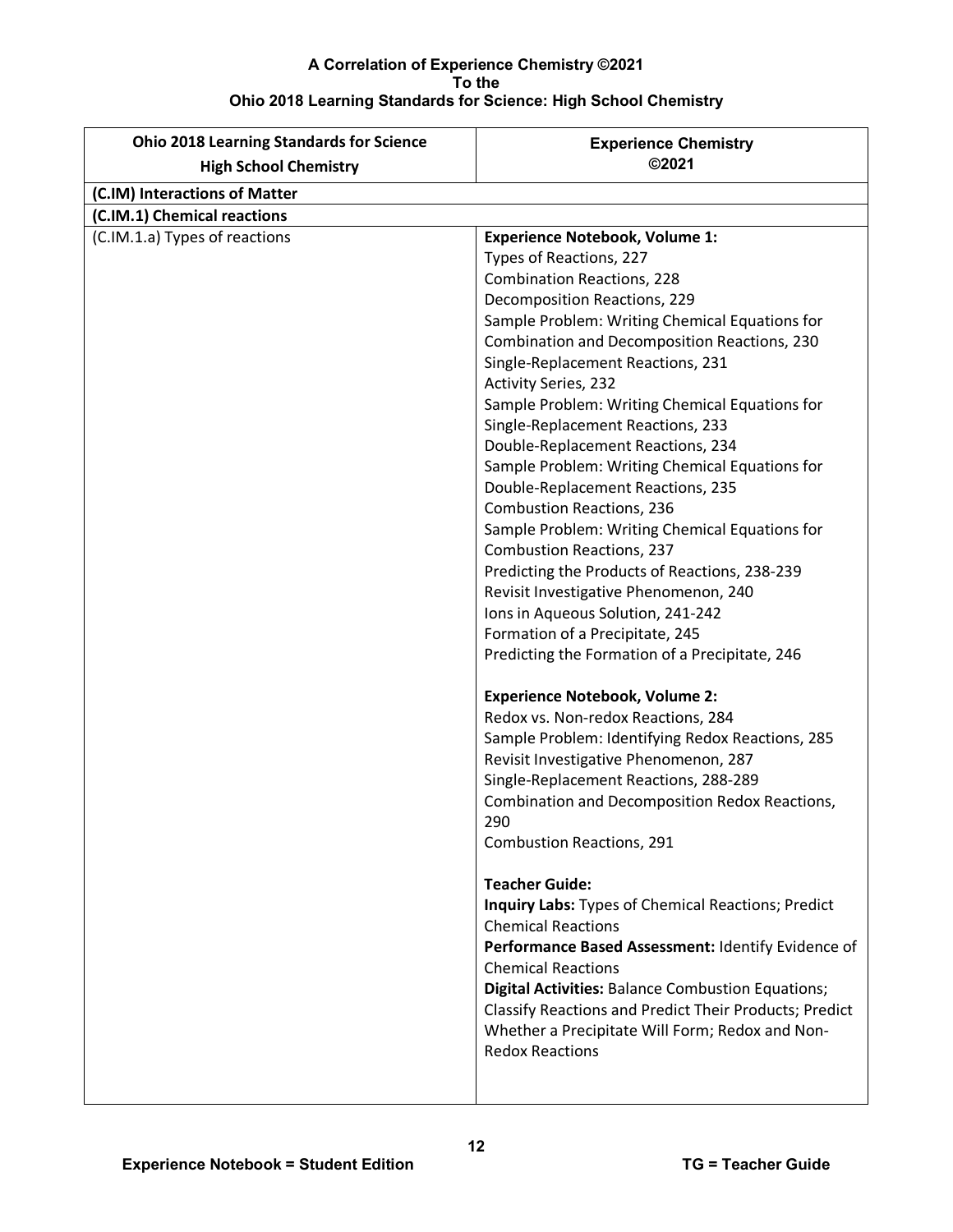| <b>Experience Chemistry</b><br>©2021                                                                                                                                                                                                                                                                                                                                                                                                                                                                                                                                                                                           |
|--------------------------------------------------------------------------------------------------------------------------------------------------------------------------------------------------------------------------------------------------------------------------------------------------------------------------------------------------------------------------------------------------------------------------------------------------------------------------------------------------------------------------------------------------------------------------------------------------------------------------------|
|                                                                                                                                                                                                                                                                                                                                                                                                                                                                                                                                                                                                                                |
| <b>Experience Notebook, Volume 1:</b><br>What Causes Reactions?, 225                                                                                                                                                                                                                                                                                                                                                                                                                                                                                                                                                           |
| <b>Experience Notebook, Volume 2:</b><br>Collision Theory - A Review, 163<br>Effect of Temperature on Reaction Rates, 165<br>Activation Energy, 168<br>Energy Diagrams, 169<br>One-Step and Multistep Reactions, 170<br>Lowering Activation Energy, 171-172                                                                                                                                                                                                                                                                                                                                                                    |
| <b>Teacher Guide:</b><br>Inquiry Labs: Reaction Rates: Iodine Clock; Collision<br>Theory<br>Digital Activities: Factors That Affect Reaction Rate;<br>Model Factors that Affect Reaction Rate; Reaction<br>Rate and Molecular Collisions; Glow Sticks and<br>Reaction Rate; Reaction Rates and Activation Energy;<br>The Concept of Activation Energy; Looking Closely at<br><b>Collisions and Activation Energy</b>                                                                                                                                                                                                           |
| <b>Experience Notebook, Volume 1:</b><br>Energy of Reactions, 223-224<br>What Causes Reactions?, 225<br>Revisit Investigative Phenomenon, 226<br><b>Combination Reactions, 228</b><br>Decomposition Reactions, 229<br>Thermochemistry, 281<br>Systems and Surroundings, 283<br>Enthalpy, 284<br>Bond Enthalpy, 285-286<br>Activation Energy, 287<br>Representations of Enthalpy, 288<br>Revisit Investigative Phenomenon, 290<br>Heat Summation, 292<br>Standard Enthalpy of Formation, 293<br>Standard Enthalpy of Reaction, 294<br>Enthalpy of Solution, 296-297<br>Revisit Investigative Phenomenon, 298<br>Assessment, 307 |
|                                                                                                                                                                                                                                                                                                                                                                                                                                                                                                                                                                                                                                |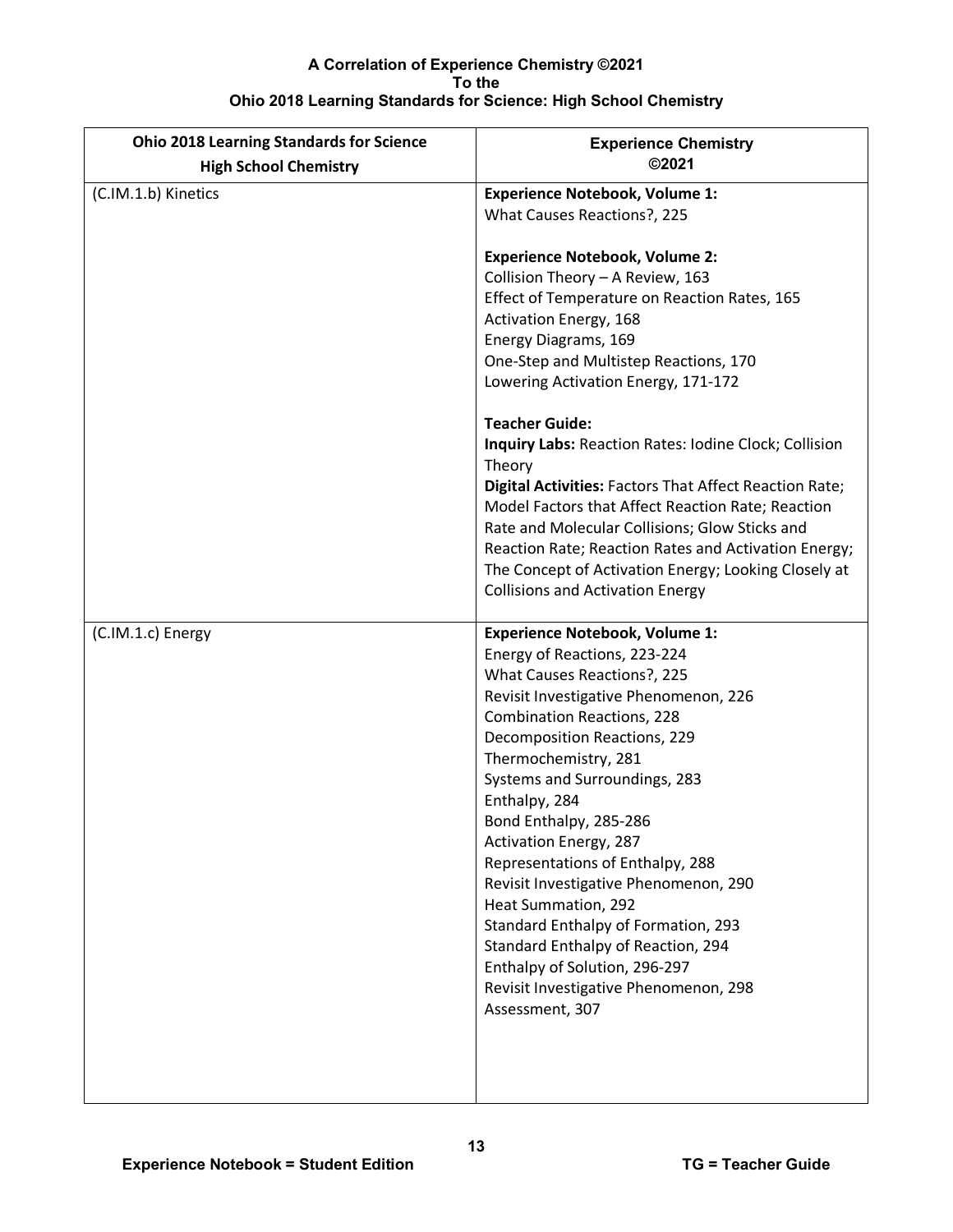| <b>Ohio 2018 Learning Standards for Science</b><br><b>High School Chemistry</b> | <b>Experience Chemistry</b><br>©2021                                                                                                                                                                                                                                                                                                                                                                                                                                                                                                                                                                                                                                                                                  |
|---------------------------------------------------------------------------------|-----------------------------------------------------------------------------------------------------------------------------------------------------------------------------------------------------------------------------------------------------------------------------------------------------------------------------------------------------------------------------------------------------------------------------------------------------------------------------------------------------------------------------------------------------------------------------------------------------------------------------------------------------------------------------------------------------------------------|
| Continued:                                                                      | Continued:<br><b>Experience Notebook, Volume 2:</b><br>Collision Theory - A Review, 163<br>Activation Energy, 168<br>Energy Diagrams, 169<br>Lowering Activation Energy, 171-172<br>Revisit Investigative Phenomenon, 173<br><b>Teacher Guide:</b><br>Inquiry Labs: The Thermodynamics of Hand<br>Warmers; Hess's Law and the Combustion of a Metal                                                                                                                                                                                                                                                                                                                                                                   |
|                                                                                 | <b>Engineering Design Challenge: Flameless Heating</b><br>Systems<br>Performance Based Assessment: Enthalpy of a<br><b>Neutralization Reaction</b><br>Digital Activities: Bonds Breaking and Forming;<br>Temperature Changes in Chemical Reactions; Energy<br>Changes in Reactions; Representations of Energy<br>Changes; Energy in Reactions; Compare Heats of<br>Formation; Bond Energy and Enthalpy; Energy Input<br>for the Rusting of Iron; The Concept of Activation<br>Energy; Looking Closely at Collisions and Activation<br>Energy; Interpret Energy Diagrams                                                                                                                                               |
| (C.IM.1.d) Equilibrium                                                          | <b>Experience Notebook, Volume 2:</b><br>Reversible Reactions, 174<br>Chemical Equilibrium, 175<br>Le Chatelier's Principle, 176<br>How Concentration Affects Equilibrium, 177<br>How Pressure Affects Equilibrium, 178<br>How Temperature Affects Equilibrium, 179<br>Revisit Investigative Phenomenon, 180<br>Buffer Solutions, 223-224<br>Carbon Dioxide and Ocean pH, 230-231<br>Le Chatelier's Principle and Future Ocean pH, 236-237<br>Calcification, 260-261<br><b>Teacher Guide:</b><br>Inquiry Labs: Explore Chemical Equilibrium; The Fate<br>of Carbonate in Acidifying Oceans<br>Engineering Design Challenge: Use Equilibrium for a<br>Commercial Application; Design a Model of Ocean<br>Acidification |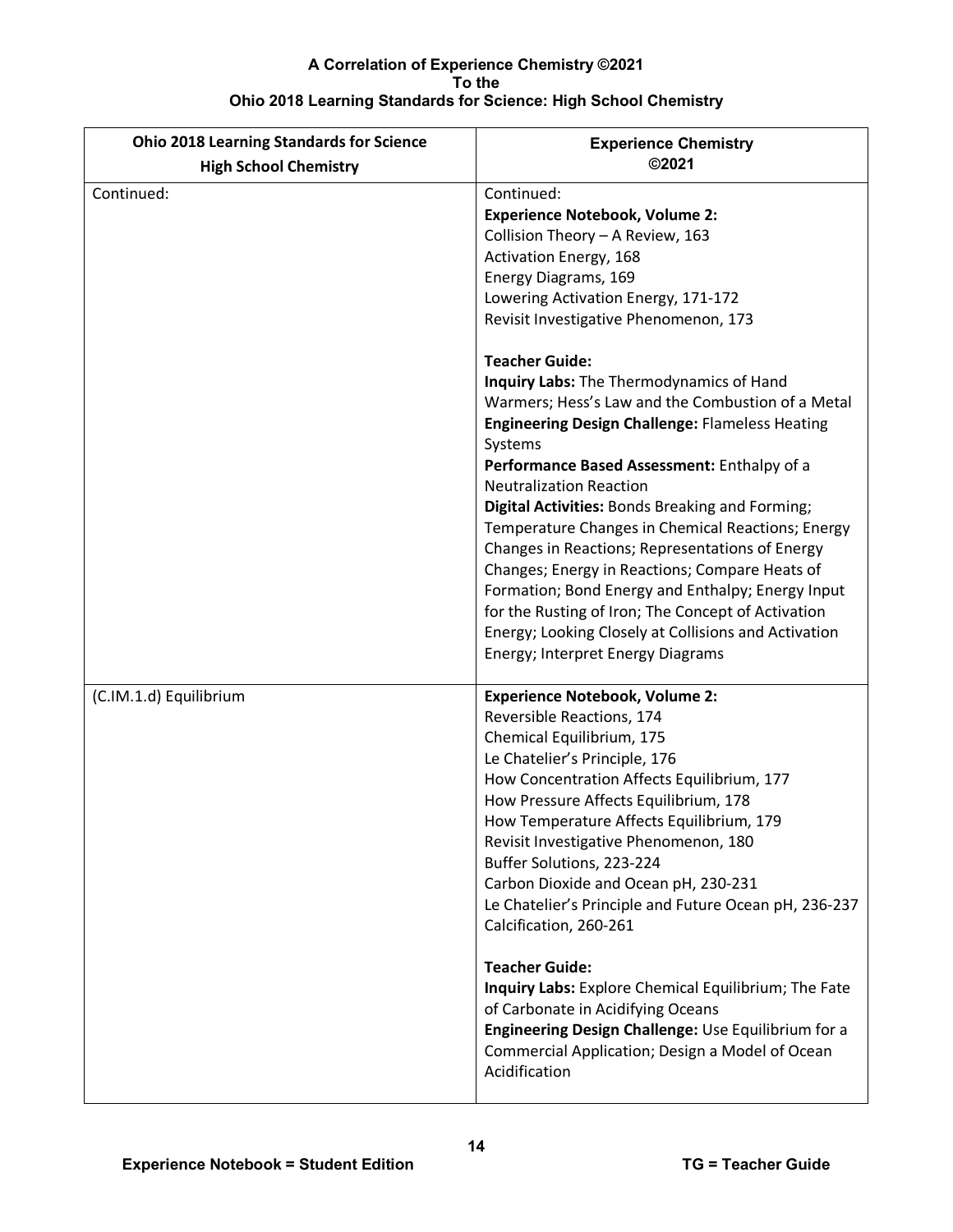| <b>Ohio 2018 Learning Standards for Science</b><br><b>High School Chemistry</b> | <b>Experience Chemistry</b><br>©2021                                                                                                                                                                                                                                                                                                                                                                                                                                                                                                                                                                                                                                                                                                                                                                                                                                                                                                                                                                                                                                                                                                                                                                                                                                                                                                                                                                                                                                                |
|---------------------------------------------------------------------------------|-------------------------------------------------------------------------------------------------------------------------------------------------------------------------------------------------------------------------------------------------------------------------------------------------------------------------------------------------------------------------------------------------------------------------------------------------------------------------------------------------------------------------------------------------------------------------------------------------------------------------------------------------------------------------------------------------------------------------------------------------------------------------------------------------------------------------------------------------------------------------------------------------------------------------------------------------------------------------------------------------------------------------------------------------------------------------------------------------------------------------------------------------------------------------------------------------------------------------------------------------------------------------------------------------------------------------------------------------------------------------------------------------------------------------------------------------------------------------------------|
|                                                                                 |                                                                                                                                                                                                                                                                                                                                                                                                                                                                                                                                                                                                                                                                                                                                                                                                                                                                                                                                                                                                                                                                                                                                                                                                                                                                                                                                                                                                                                                                                     |
| Continued:                                                                      | Continued:<br>Performance Based Assessment: Rates of Reaction<br>and Dissolution<br>Digital Activities: Equilibrium Shifting; Carbon<br>Dioxide, Ocean Acidification, and Shell Formation                                                                                                                                                                                                                                                                                                                                                                                                                                                                                                                                                                                                                                                                                                                                                                                                                                                                                                                                                                                                                                                                                                                                                                                                                                                                                           |
| (C.IM.1.e) Acids/bases                                                          | <b>Experience Notebook, Volume 2:</b><br>Properties of Acids, Bases, and Salts, 194<br>Defining Acids and Bases, 195-197<br>Calculating pH, 199-200<br>Strong Acids and Bases, 203<br>Weak Acids, 204-205<br>Weak Bases, 206-207<br>Calculating pH for Weak Acids and Bases, 208<br>Strength vs. Concentration, 210-211<br>Revisit Investigative Phenomenon, 211<br>Acid-Base Neutralization Reactions, 212-213<br>Salt Solutions and Salt Hydrolysis, 215-217<br>Acid-Base Titrations, 218<br>Titrations and pH Curves, 219<br>Revisit Investigative Phenomenon, 221<br>Buffer Solutions, 223-224<br>Buffer Capacity and Range, 225<br>Assessment, 227<br>Carbon Dioxide and Ocean pH, 230-231<br>Geographic Ocean pH Variation, 232-233<br>Le Chatelier's Principle and Future Ocean pH, 236-237<br><b>Teacher Guide:</b><br>Inquiry Labs: Measure pH with Indicators; Measure<br>Acid Strength; Titrations - The Study of Acid-Base<br>Chemistry; Analysis of Buffer Solutions and Ranges;<br>The pH of Seawater<br>Engineering Design Challenge: Design a Natural pH<br>Indicator; Design a Model of Ocean Acidification<br>Performance Based Assessment: Quantitative<br>Analysis of Acid Rain<br>Digital Activities: Connect pH Changes to Particle-<br>Level Changes; Compare Acid-Base Models; Exploring<br>Acid Strength and Concentration; Conductivity of<br>Strong and Weak Acids; Model an Acid-Base Titration;<br>Salt Hydrolysis; Ocean pH; Pacific Ocean pH Changes |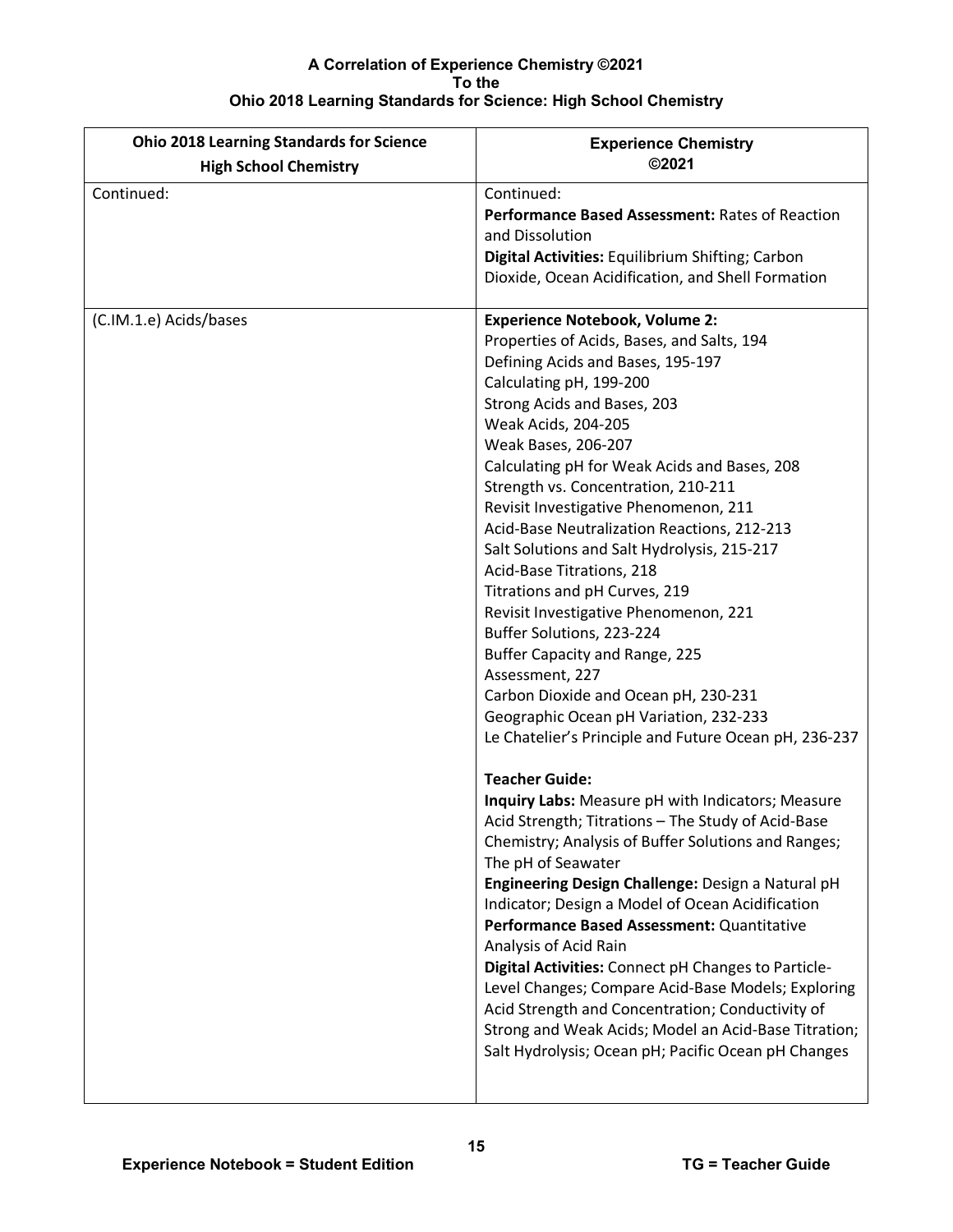| <b>Ohio 2018 Learning Standards for Science</b> | <b>Experience Chemistry</b>                                                                                                                                                                                                                                                                                                                                                                                                                                                                                                                                                                                                                                                                                                                                                                                                                                                                                            |
|-------------------------------------------------|------------------------------------------------------------------------------------------------------------------------------------------------------------------------------------------------------------------------------------------------------------------------------------------------------------------------------------------------------------------------------------------------------------------------------------------------------------------------------------------------------------------------------------------------------------------------------------------------------------------------------------------------------------------------------------------------------------------------------------------------------------------------------------------------------------------------------------------------------------------------------------------------------------------------|
| <b>High School Chemistry</b>                    | ©2021                                                                                                                                                                                                                                                                                                                                                                                                                                                                                                                                                                                                                                                                                                                                                                                                                                                                                                                  |
| (C.IM.2) Gas laws                               |                                                                                                                                                                                                                                                                                                                                                                                                                                                                                                                                                                                                                                                                                                                                                                                                                                                                                                                        |
| (C.IM.2.a) Pressure, volume and temperature     | <b>Experience Notebook, Volume 2:</b><br>Compressibility, 6<br>Gas Pressure and Amount of Gas, 7<br>Gas Pressure and Volume, 8<br>Gas Pressure and Temperature, 9<br>Boyle's Law, 11<br>Sample Problem: Using Boyle's Law, 12<br>Charles's Law, 13<br>Sample Problem: Using Charles's Law, 14<br>Absolute Zero, 15-16<br>Gay-Lussac's Law, 17-18<br>Combined Gas Law, 19<br>Sample Problem: Using the Combined Gas Law, 20<br>Avogadro's Law, 21<br>Revisit Investigative Phenomenon, 22<br>Dalton's Law, 32<br><b>Teacher Guide:</b><br>Inquiry Labs: Compressibility; Relationships Between<br><b>Gas Variables</b><br>Engineering Design Challenge: What's in a<br>Container?<br>Performance Based Assessment: Cartesian Divers<br>Digital Activities: Analyze Gas Volumes; Explain<br>Changes in Tire Pressure; Gas Volume and<br>Temperature; Relate Gas Pressure and Temperature;<br>Model the Combined Gas Laws |
| (C.IM.2.b) Ideal gas law                        | <b>Experience Notebook, Volume 2:</b><br><b>Investigation 9</b><br>Ideal Gas Law, 23<br>Sample Problem: Using the Ideal Gas Law, 24-25<br>Isobaric, Isovolumetric, and Isothermal Processes, 26<br>Real Gases, 27-28<br>Intensive and Extensive Properties of Gases, 29<br>Revisit Investigative Phenomenon, 30<br>Diffusion, 34-35<br>Wind, 37-38                                                                                                                                                                                                                                                                                                                                                                                                                                                                                                                                                                     |
|                                                 | <b>Teacher Guide:</b><br>Inquiry Labs: The Ideal Gas Law; Gas Diffusion<br>Digital Activities: Real vs. Ideal Gases; Why Are There<br>No Ideal Gases?; Nature of Science in Gas Laws                                                                                                                                                                                                                                                                                                                                                                                                                                                                                                                                                                                                                                                                                                                                   |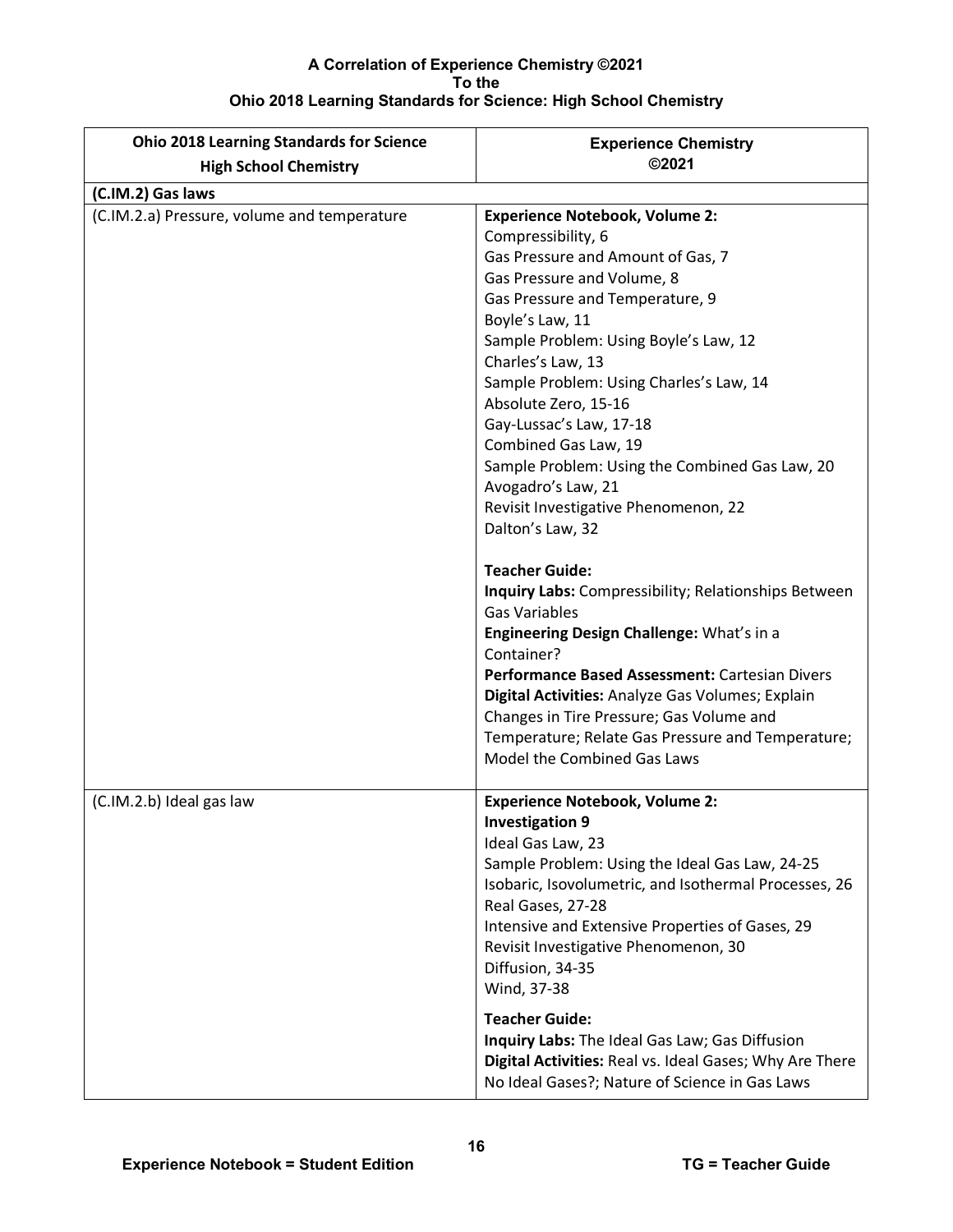| ©2021<br><b>High School Chemistry</b><br><b>Experience Notebook, Volume 1:</b><br><b>Empirical Formulas, 198</b><br>Sample Problem: Determining the Empirical Formula,<br>199<br>Molecular Formulas, 200<br>Sample Problem: Determining the Molecular<br>Formula, 201<br>Equations as a Recipe, 252<br>Interpreting Chemical Equations, 254<br>Sample Problem: Interpreting a Balanced Chemical<br>Equation, 255<br>Proportionality of Reactants and Products, 257<br>Revisit Investigative Phenomenon, 258<br>Mole Ratios, 259<br>Mole-Mole Calculations, 260<br>Sample Problem: Calculating Moles of a Product, 261<br>Mass-Mass Calculations, 262<br>Sample Problem: Calculating the Mass of a Product,<br>263<br>Volume-Volume Calculations, 264<br>Sample Problem: Calculating the Volume of a<br>Product, 265<br>A Roadmap for Solving Stoichiometric Problems, 266<br>Sample Problem: Calculating Molecules of a Product,<br>267<br>Revisit Investigative Phenomenon, 268<br><b>Teacher Guide:</b><br>Inquiry Labs: Determine an Empirical Formula;<br><b>Identify Unknowns Through Stoichiometry;</b><br>Determination of Reaction Output<br>Engineering Design Challenge: An Empirical Formula<br>Challenge; Build a Film Canister Rocket<br>Performance Based Assessment: Analysis of Basic<br>Copper Carbonate; The Stoichiometry of Filling a | <b>Ohio 2018 Learning Standards for Science</b> | <b>Experience Chemistry</b> |
|-----------------------------------------------------------------------------------------------------------------------------------------------------------------------------------------------------------------------------------------------------------------------------------------------------------------------------------------------------------------------------------------------------------------------------------------------------------------------------------------------------------------------------------------------------------------------------------------------------------------------------------------------------------------------------------------------------------------------------------------------------------------------------------------------------------------------------------------------------------------------------------------------------------------------------------------------------------------------------------------------------------------------------------------------------------------------------------------------------------------------------------------------------------------------------------------------------------------------------------------------------------------------------------------------------------------------------------------------------------|-------------------------------------------------|-----------------------------|
|                                                                                                                                                                                                                                                                                                                                                                                                                                                                                                                                                                                                                                                                                                                                                                                                                                                                                                                                                                                                                                                                                                                                                                                                                                                                                                                                                           |                                                 |                             |
|                                                                                                                                                                                                                                                                                                                                                                                                                                                                                                                                                                                                                                                                                                                                                                                                                                                                                                                                                                                                                                                                                                                                                                                                                                                                                                                                                           | (C.IM.3) Stoichiometry                          |                             |
| Digital Activities: Proportional Relationships in<br>Chemical Reactions; Parts and the Whole;<br>Understanding Stoichiometry; Choose a Practical<br>Unit; Stoichiometry Calculations                                                                                                                                                                                                                                                                                                                                                                                                                                                                                                                                                                                                                                                                                                                                                                                                                                                                                                                                                                                                                                                                                                                                                                      | (C.IM.3.a) Molecular calculations               | Balloon                     |
|                                                                                                                                                                                                                                                                                                                                                                                                                                                                                                                                                                                                                                                                                                                                                                                                                                                                                                                                                                                                                                                                                                                                                                                                                                                                                                                                                           |                                                 |                             |